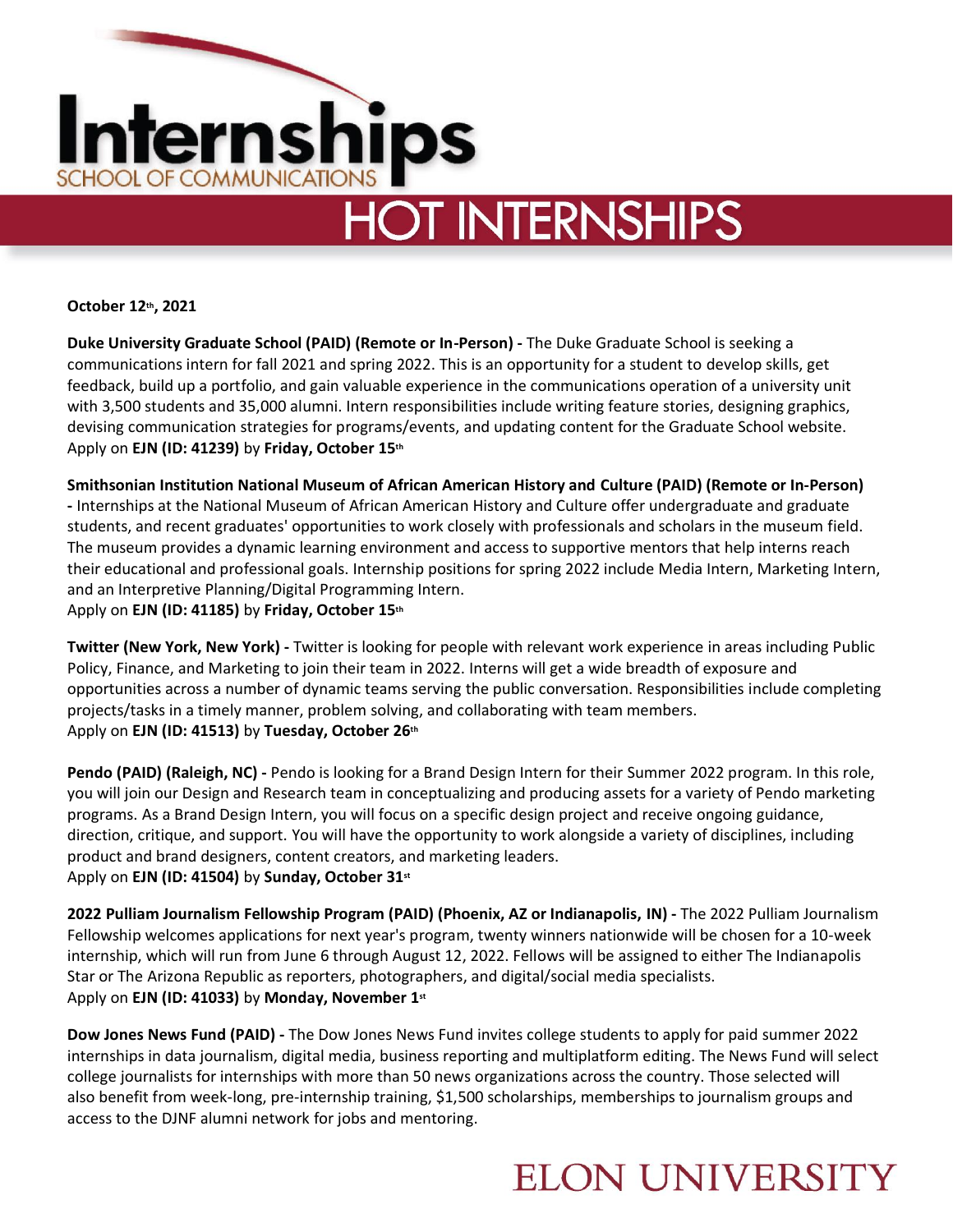

## **HOT INTERNSHIPS**

Apply on **EJN (ID: 40488)** by **Thursday, November 4th**

**The Virginian Pilot (PAID) (Norfolk, Virginia) -** The Virginian-Pilot, the largest newspaper in Virginia, is now accepting internship applications for summer 2022. Interns are paid, and treated as regular newsroom staff members, learning on the job, and helping to produce Virginia's best news coverage. The internship period lasts 12 weeks, and there are opportunities to intern in reporting, audience engagement, data journalism, and videography/photography. Apply on **EJN (ID: 40598)** by **Friday, November 12th**

**French/West/Vaughan (Raleigh, NC)** - French/West/Vaughan is seeking a diverse group of bright and eager students to join their agency and experience the fast-paced environment of an award-winning Marketing & PR agency. They are currently accepting applications for public relation interns, social media interns, and creative interns. These internship opportunities are for the spring semester.

Apply on **EJN (ID: 41281)** by **Monday, November 15th**

**SiriusXM (PAID) (New York, New York) -** SiriusXM's Summer 2022 Internship Program is now accepting applications. At SiriusXM, interns could find themselves doing anything from running the board in a broadcasting booth or being a voice behind the mic, to ideating in a brainstorming session with leaders within the engineering department at one of the world's largest audio entertainment companies. For Summer 2022, there are position opportunities in areas including web development, product management, product design, and product analytics. Apply on **EJN (ID: 41387)** by **Wednesday, December 29th**

**Ignite Social Media (Locations in Detroit, MI, and Cary, NC) -** Ignite Social Media is looking for a Social Media Intern. Interns will gain access to the inner workings of social media agency magic while assisting the content production team in shoot set ups/breakdowns, acquiring props and, in some cases, securing client products. Intern openings are in both their Raliegh and Detroit offices.

Apply on **EJN (ID: 41745)** by **Wednesday, January 5th**

**ANA Educational Foundation (PAID) -** Launched in 2018, the MADE (Marketing & Advertising Education) Program has placed over 100 undergraduate juniors and seniors in paid summer internships at top ad agencies, media companies and marketers such as Ogilvy, McCann, Mastercard, IBM, NBCUniversal, Sephora, Viacom CBS, Bank of America, Deutsch NY, and DDB. MADE functions as the "Common App" for marketing and advertising internships, making it easy for students to navigate a complex industry. Through this process, MADE exposes students to opportunities they may not have been aware of or thought they had access to. Once a candidate applies, they are connected with potentially dozens of internship opportunities at our partner companies based on traits such as critical thinking, leadership potential and intellectual curiosity. Applications are reviewed on a rolling basis. Apply on **EJN (ID: 41279)** by **Saturday, January 15th**

*The School of Communications strives to provide accurate information to students from legitimate employers. Because of the volume of internship postings received by our office, we cannot screen every listing. We do not endorse the products or recommend the services of any of the employers listing internships through our office. We are not responsible for the safety, wages, working conditions or other employment aspects of any internship listed here. Students are urged to use common sense, caution, and practice due diligence in researching employers before applying for any internship positions within a business or organization.*

FOR MORE INFORMATION: Amber Moser (she/her/hers) Director of Internships Elon University, 101D McEwen

### **ELON UNIVERSITY**